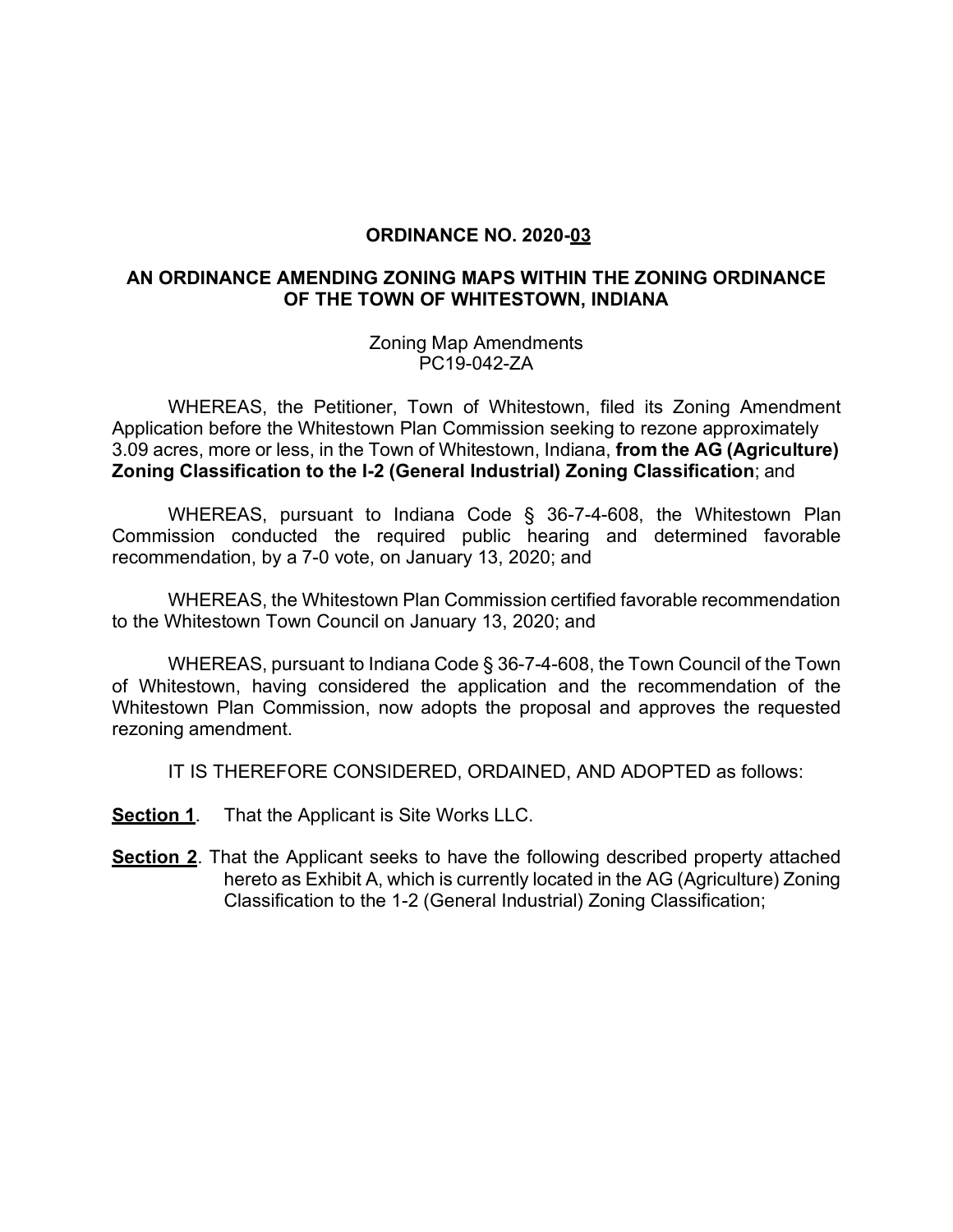- **Section 3**. That the Town Council of Whitestown has paid reasonable regard to the comprehensive plan; current conditions and the character of current structures and uses in each district; the most desirable use for which the land in each district is adapted; the conservation of property values throughout the jurisdiction; and responsible development and growth.
- **Section 4**. That the Town Council hereby adopts/rejects the proposal of the Whitestown Plan Commission as certified, and hereby adopts/rejects. The Proposed Zoning Amendment.
- **Section 5**. This Ordinance shall be in full force and effect from and after its passage and upon presentation of proof by Petitioner to the Town that this Ordinance and the Commitments have been recorded.

ALL OF WHICH ISADOPTED this day of 1942, 2020, by the Town Council of the Town of Whitestown, Indiana.

TOWN COUNCIL OF WHITESTOWN, INDIANA.

**Clinton Bohm, President Clinton Bohm, President Clinton Rob Worl** 

Susan Austin, Vice President The Team Jeff Wishek

Eric Miller

ATTEST:

Matt Sumner, Town Clerk-Treasurer

*Ordinance prepared by Brittany Garriott, Town Planner*